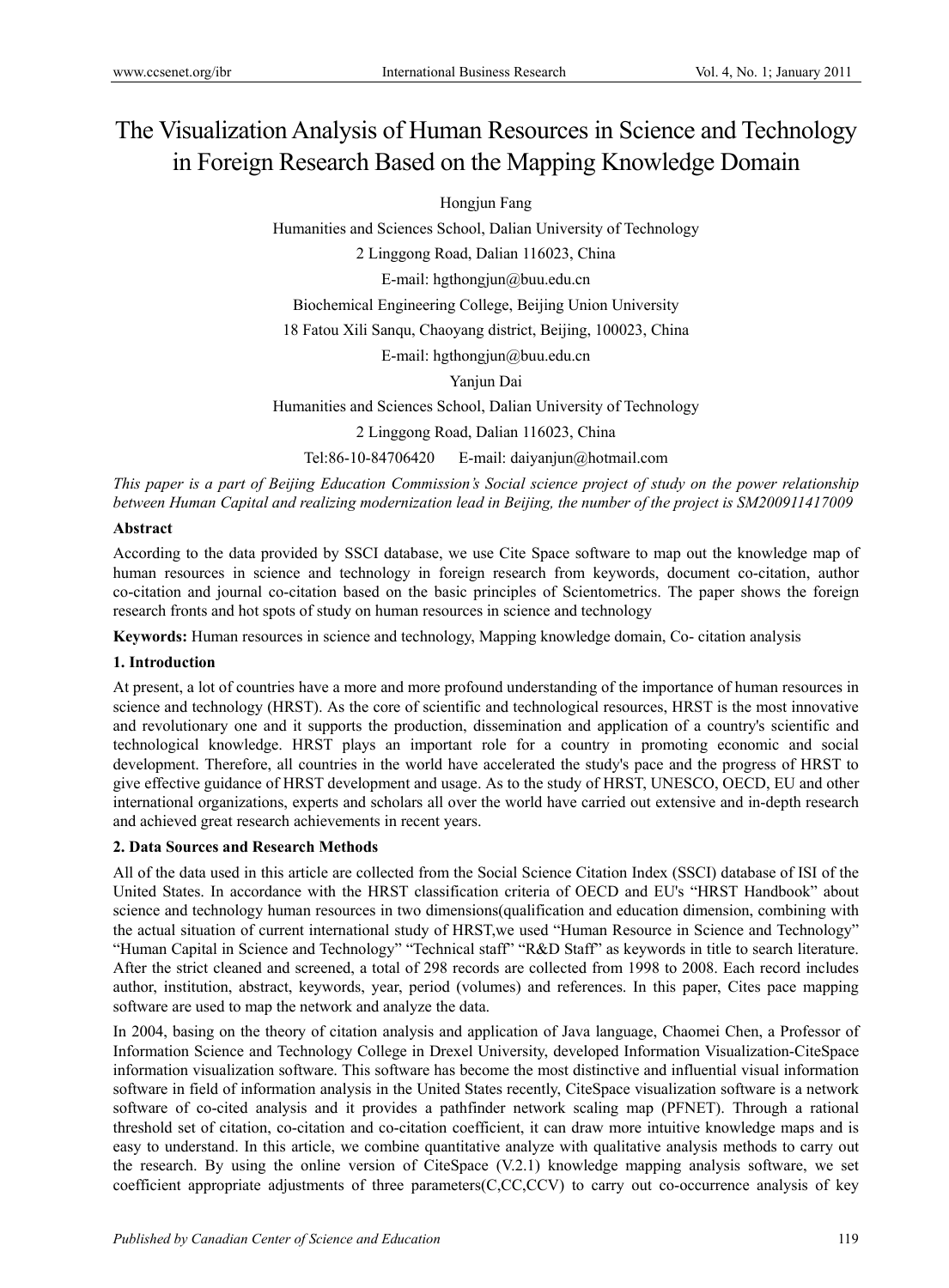words, analysis of co-citation documents, author co-citation and journal co-citation. Hot spots of a field of academic study or research can be found in analysis of the keywords map, and the transfer trends of researching hot spots may be found in it; key documents and the evolution driving force of disciplines or research field can be found by analysis of co-citation documents map; the important core authors and their academic relation in a subject or an research field can be found by analysis of author co-citation map. In this article, CiteSpace software is used to draw out the knowledge map of research field of foreign HRST to analyze the study situation of foreign HRST.

## **3. Analysis of Data Result**

*3.1 Analysis of Keywords Co-Occurrence Map* 

*Insert Figure 1 Here* 

#### *Insert Table 1 Here*

Through analysis of word co-occurrence frequency in the Table 2.1, "human capital" has become a hotspot in research of foreign HRST and it is also an important study of the general human resources management in 1960's, the complete human capital theory are created by Theodore· Schultz and improved by Gary Becker and Jacob mincer etc from different angles. In order to make a breakthrough of the shackles of traditional theory in which the capital is only the physical capital, We use human capital theory to study economic theory and practice from a new perspective. Therefore, the human capital theory was an important aspect of the international HRST study field. Secondly,"innovation" is in the second place. At present, all countries in the world have known the importance of science and technology innovation with more and more profound understanding. As the core of scientific and technological resources, HRST has obvious innovative features. The quantity and quality of HRST is a basis for national innovation capacity and it determines the level and performance of the country's innovation fundamentally and plays an important role in promoting economic and social development. Schumpeter, Walter Rostow and NSF(S. Myers, D. G. Marquis) began to study technological change and innovation in 1912. The theoretical study on innovation was further deeper and its system theory began to take shape later. "Performance" is in the third place. Performance is the desired result of scientific and technological innovation of HRST for a country or an organization and it is an effective output of a country or an organization to achieve its objectives at different levels. The study on the performance of HRST abroad is mainly embodied in macro and micro aspects. Effective development and utilization of HRST are discussed by foreign scholars in recent years. In addition,the study of "knowledge" "technology" "growth" "management" "system" are also hot spots in this field. The study of "knowledge" and "strategy" are more important burst terms in this knowledge map and the frequency of their emergence have taken great changes significantly.

#### *3.2 Analysis of Document Co-citation Map*

#### Insert Figure 2 Here

From the view of being cited, Mark • A • Huselid is Rutgers University's professor and his article of "The impact of human resource management practices on turnover, productivity, and corporate financial performance" was published by "Academy of Management Journal" in 1995. This article has a great influence in this research area so its citation frequency is the highest. Huselid evaluated comprehensively the links between systems of high performance work practices and firm performance and analyzed human resource management practice's impact on turnover rate, productivity and the impact of the financial performance of organizations by using survey data and archival data. He found that high-performance human resource management practices had significant positive impact on organization performance. The article is an important guidance to explore the relationship between HRST management practice and organizational performance. Gary • Becker won the Nobel Prize in 1992, and his article of "Investment in human capital: a theoretical analysis" was published by "Journal of Political Economy" in 1962. The article's cited times are in the second place. The study of "human capital" is the classic one of Gary Becker's. In this article, He analyzed how to invest in human capital through the way of education, training and family etc. Nobel Committee regarded the study of human capital of Becker's as an important contribution to the development of economics and this shows that his theory of human capital has an important effect on the human capital investment research area of HRST. Coleman, J. S's "Social capital in the creation of human capital" was published by "The American Journal of Sociology" in 1988.In this article, Coleman stressed that human capital can be acquired through the social capital. Almeida. P & Kogut. B's article of "Localization of knowledge and the mobility of engineers in regional networks" was published in 1999.They investigated the relationships between the mobility of major patent holders and the localization of technical knowledge through the analysis of the important semiconductor innovation patent citations. Analysis of statistical data about inter-firm patent holder's mobility and empirical research shows that inter-firm mobility of engineers has impacts on the local transfer of knowledge. As to the book of high-frequency cition, Schultz's book of "The Economic Value of Education" published in 1963 is more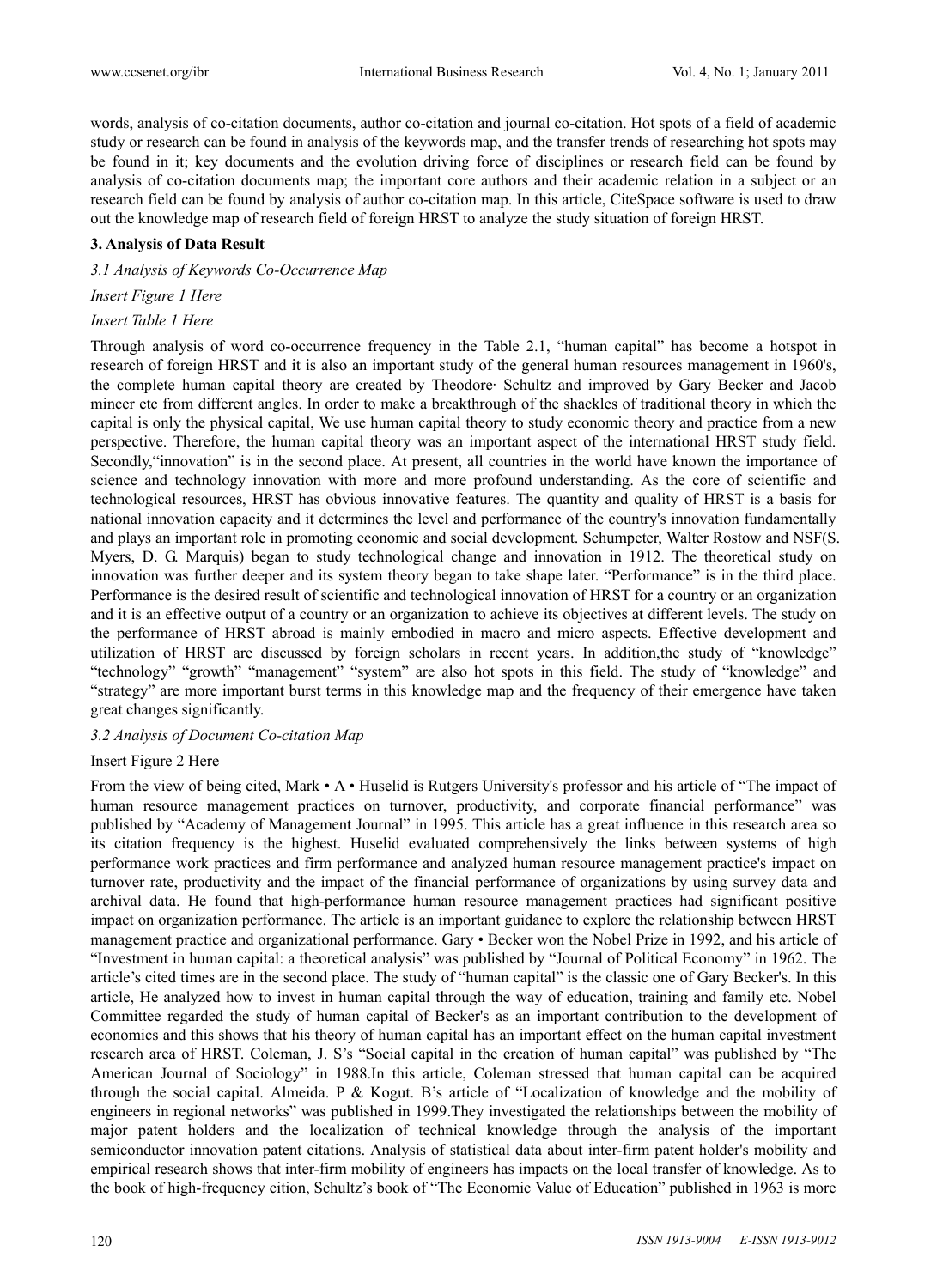influential. The book shows that people invest in themselves in order to increase production capacity and consumption capacity and school education is the largest investment in human capital. This book is taken as an important guideline on theoretical research and practice management of investment in HRST. In addition, Bourdieu P's books of "The Forms of Capital, J. D. Richardson, Handbook of Theory and Research for the Sociology of Education"(1986)and "An Invitation to Reflective Sociology"(1992)have great influence in the area of the investment of HRST too. Literatures cited above reflect the major theoretical sources and important research content of foreign HRST's study, such as the form and structure of capital, investment of human capital, the economic value of education and HRM practices. This built a good foundation for the theory's study and management practice of HRST abroad.

Form the view of centrality of literatures, Nahapiet & Ghoshal's article of "Social capital, intellectual capital, and the organizational advantage" was published by "Academy of Management Review" in 1998.The article's centrality is 0.13 and it is an important node in mapping knowledge domain. They studied social capital's mechanisms about intellectual capital,created a conceptual model and stressed that knowledge, information, technology and intellectual property that can be used to create wealth are integral elements of intellectual capital. Cohen & Levinthal's article of "Absorptive capacity: a new perspective on learning and innovation" was published by "Administrative Science Quarterly" in 1990.This paper's centrality is 0.10 and it is an important node too. They made a more detailed explanation about absorptive capacity of organization and thought that R&D investment has a dual nature - R &D investment income and technical opportunities conditions. They considered that the absorptive capacity of enterprises is the capacity of evaluation, digestion and application of new knowledge for commercial purposes and the absorptive capacity of organizations depends on the members' absorptive capacity of organizations".

#### *3.3 Analysis of Author Co-citation Map*

#### *Insert Figure 3 Here*

#### *Insert Table 2 Here*

Firstly, through analysis of the list 2.2, the centrality of OECD is 0.30 and it is the most important node. OECD has played an important role of guidelines in HRST research field because the greatest impact and the most comprehensive literature is the OECD and EU's book of "Science and Technology Human Resources Manual" published in 1995 in the field of study on HRST's concepts, indicators and measurement methods. The handbook provides an authoritative interpretation of a qualified and professional standard of HRST, an analysis about HRST's definition, content, statistical indicators, the relative question, the international first classification system and measurement standards of HRST's statistical indicators. The handbook has become an important guidance standard and scientific foundation for the study of HRST's theoretical analysis and practice management. Secondly, the node's centrality of Bartel A.P is 0.22. Barte ,a professor of Columbia University in the United States, conducted a longitudinal survey of national youth and found that workers of manufacturing production Industry with a more rapid technological change are more likely to receive formal company training. He found that the low-skilled non-industrial workers can receive more training than higher skilled non-industrial workers obviously and the proportion of individuals was also increasing. In addition, he conducted a longitudinal survey of national old agedness and thought that technological changes that would affect the retirement decisions of older workers at the two aspects: one was that industrial workers would retire later if there was a positive correlation relationship between technological change and training in-service; the other is that it would enable older workers to retire early if the necessary training is an unattractive investment. He also analyzed the relationship between technological change and wage in different industry too. Grilliches put forward the complementariness between capital and skills in 1969 and thought that the complementariness of high-skilled labor and physical capital was stronger than that of low-skilled labor and physical capital. In other words, low-skilled labor was more easily replaced by physical capital. He made a detailed study on the related issues between R&D and productivity growth in 1979 and investigated patent statistics regarded as economic indicators in 1990. Lucas R E is a visiting professor of the University of Chicago and a central figure of new classical macroeconomics. He won Nobel Prize in 1995. His article of "On the Mechanics of Economic development "has a great influence in the world. In particular, he stressed that human capital may be accumulated through education and the special human capital could be accumulated through "learning by doing". In addition, his book of "Why does not capital flow from rich countries to poor countries" are also influential.

In addition, Gary•Becker, Mark•Huselid, Bozeman, Cohen, Pfeffer and others are important figures in the research field of HRST. Huselid's book of "The HR scorecard: Linking people, strategy, and performance" and "The workforce scorecard: Managing human capital to execute strategy" have become international best-selling books;Schultz's book of "Capital Formation by Education" "Investment in Human Capital" and "The Economic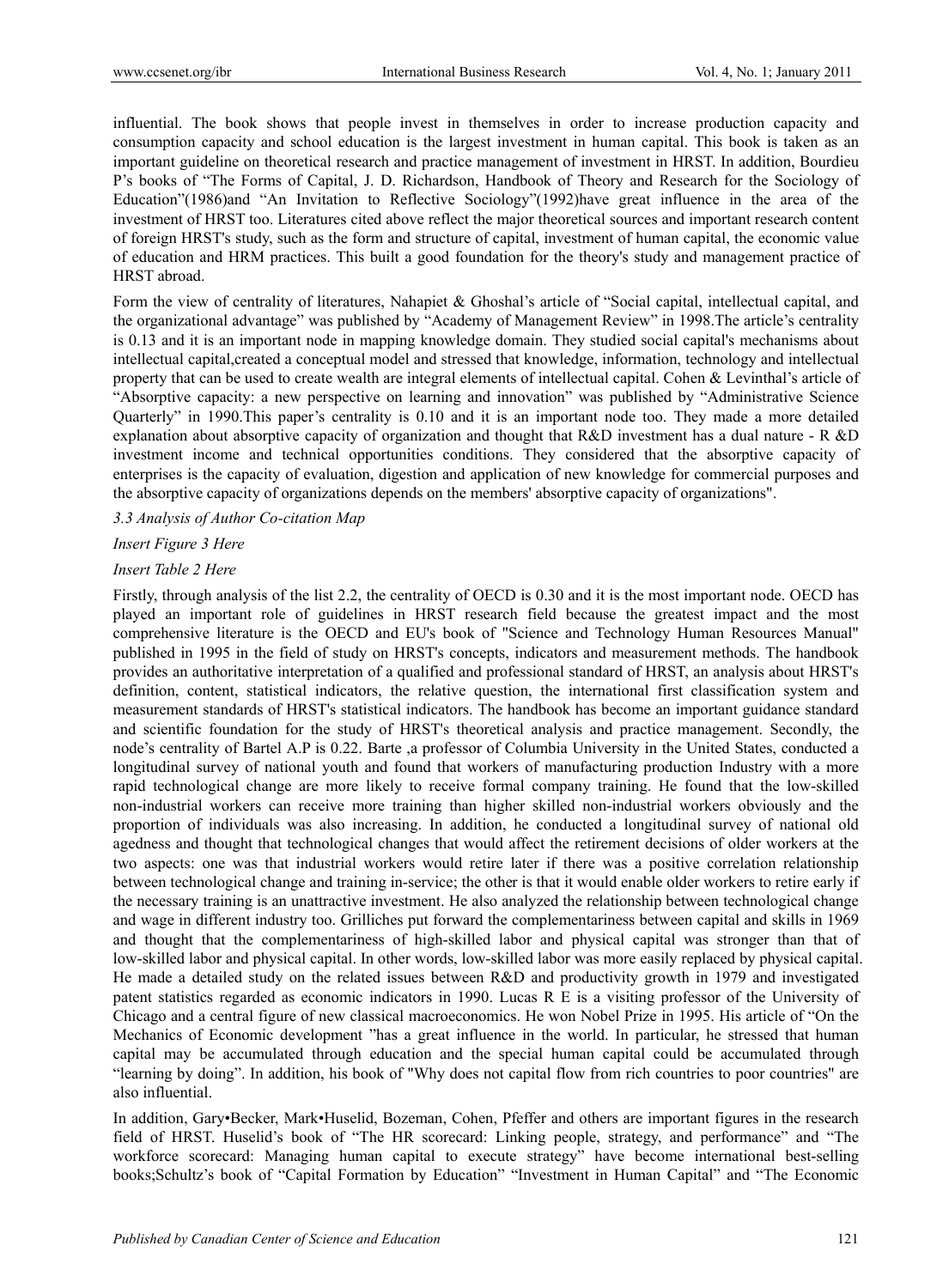Value of Education" have had a significant impact in the field too;Allen TJ proposed a well-known theory of "learning by doing" and the theory is an important complement to human capital theory. After 1980's, Romer, Lucas and others put forward the theory of "new growth" and they brought out the spill-over characteristics of human capital and proved that human capital was the source of economic growth.

*3.4 Analysis of Journal Co-citation Map* 

*Insert Figure 4 Here* 

## *Insert Table 3 Here*

By analyzing the journals' central and cited times in the list2.3, the important core journals can be clearly found in the research field of HRST. These are "AM ECON REV" "ACAD MANAGE REV""SCIENCE""ORGAN SCI""RES POLICY""ACAD MANAGE J""MANAGE SCI""IEEE T ENG MANAGE" and so on. The study shows their important academic status in the field. In addition, through analysis of burst words in the map, the cited times of "HUMEN RESOURCE MANAG""J MANAGE""INT J TECHNOL MANAGE""ACAD MANAGE REV""RES POLICY" took great changes. The United States, Britain, Canada, New Zealand, France and Italy are main countries to study HRST; Main research institutions are Georgia Institute of Technology, the University of Wisconsin, the University of California, Berkeley and University of Nottingham etc. The main areas of research are related to management science, economics, engineering, psychology, computer science, operations and management science and other fields.

#### **References**

Almeida P. Kogut, B. (1999). Localization of knowledge and the mobility of engineers in regional networks.*Management Science,*7, 905-917

Becker G. S. (1962), Investment in human capital: a theoretical analysis. *Journal of Political Economy,*70 (5) pp. 2. 9-49

China Science and Technology Association.(2008). The Report on Development of HRST in China .Beijing; China Sience and Technology Press.2

HOU Jianhua, CHEN Yue. (2007). Research on visualization of the evolution of strategic management Front. *Studies in Science of Science*,6,16-17

Huselid M. A. (1995). The impact of human resource management practices on turnover productivity and corporate financial performance. *Academy of Management Journal,*38,635-672

Lucas R E,(1988).On the mechanics of economic development,*Journal of Monetary Economics,*.22,3-42.

ZHANG Ya-bin, ZENG Zheng. (2005). Comments on technical progress and R&D investment theory in the theory of economic growth. *Economy Review,*6

ZHAO Yupeng, LIU Zeyuan, XU Zhenliang. (2008)**.** The analysis of research frontier and hot topics about Journal of Philosophy of Science that based on the mapping knowledge domain. *Studies in Science of Science,*12,26,6

| Table 1. Keywords High-frequency list |  |
|---------------------------------------|--|
|                                       |  |

| Keywords      | Frequency | Keywords              | Frequency |
|---------------|-----------|-----------------------|-----------|
| human capital | 26        | industry              | 11        |
| innovation    | 20        | impact                | 11        |
| performance   | 19        | firm                  | 9         |
| knowledge     | 15        | turnover              | 9         |
| technology    | 14        | model                 | 9         |
| growth        | 13        | human resource manage | 9         |
| system        | 13        | firm performance      | 8         |
| science       | 12        | strategy              | 8         |
| productivity  | 12        | research & Develop    |           |
| management    | 12        | organizations         |           |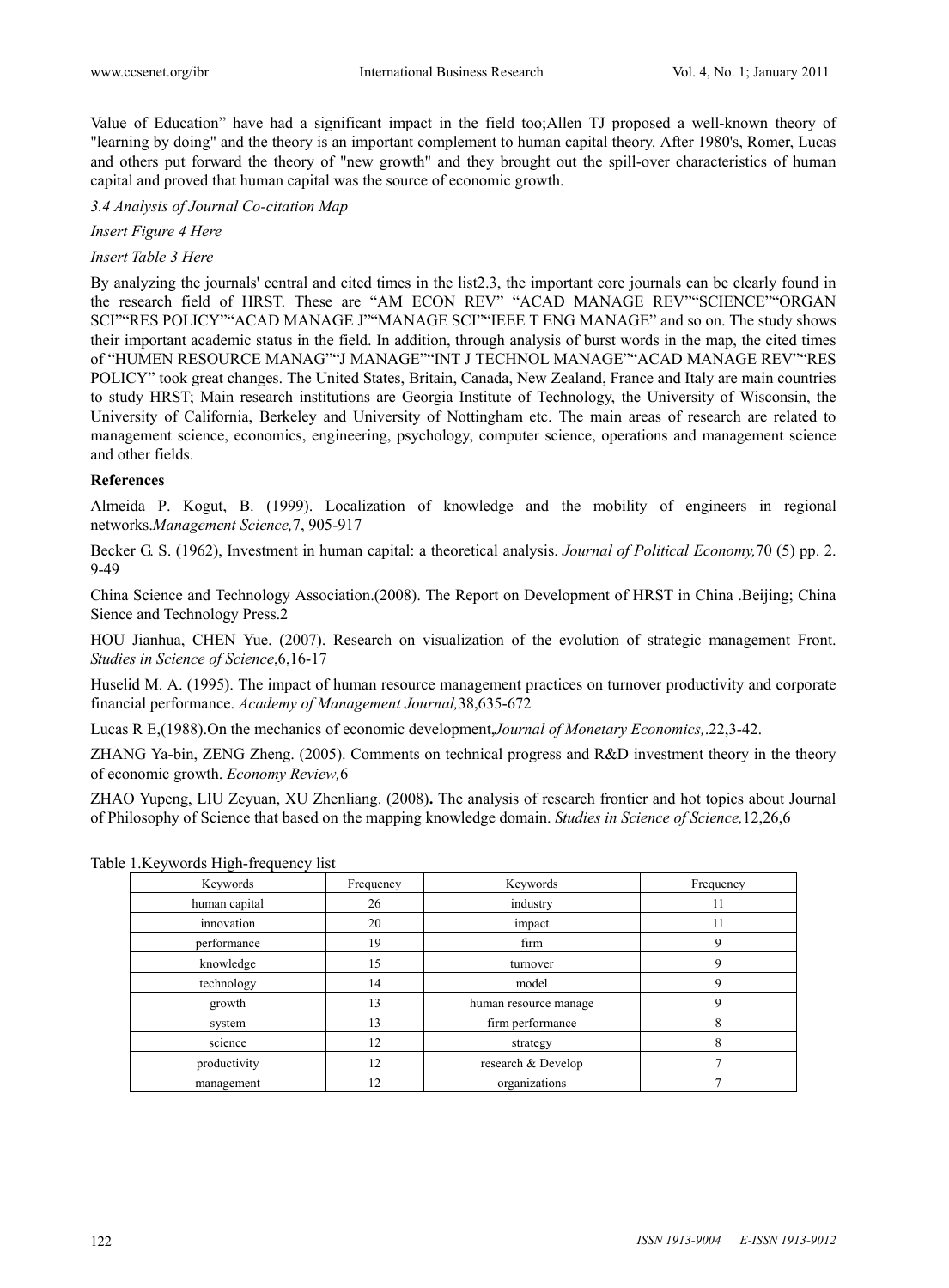# Table 2.Author Co-citation list

| Sequence | Centrality | Times cited | Author             |
|----------|------------|-------------|--------------------|
|          | 0.30       |             | <b>OECD</b>        |
| 2        | 0.22       | 9           | <b>BARTEL AP</b>   |
| 3        | 0.20       | 11          | <b>GRILICHES Z</b> |
| 4        | 0.18       | 14          | <b>COHEN WM</b>    |
| 5        | 0.16       | 11          | <b>LUCAS RE</b>    |
| 6        | 0.15       | 19          | <b>BECKER GS</b>   |
| e        | 0.12       | 15          | <b>BOZEMAN B</b>   |
| 8        | 0.05       | 16          | <b>HUSELID MA</b>  |
| Q        | 0.05       | 11          | <b>SNELL SA</b>    |
| 10       | 0.03       | 13          | <b>ALLENTJ</b>     |
| 11       | 0.03       | 12          | WRIGHT PM          |
| 12       | 0.01       | 13          | <b>PFEFFER J</b>   |

#### Table 3.Journal Co-citation list

| Sequence       | Centrality | Times cited | Journal                     |
|----------------|------------|-------------|-----------------------------|
|                | 0.26       | 45          | <b>AM ECON REV</b>          |
| 2              | 0.21       | 44          | <b>ACAD MANAGE REV</b>      |
| 3              | 0.20       | 13          | <b>SCIENCE</b>              |
| $\overline{4}$ | 0.11       | 33          | <b>ORGAN SCI</b>            |
| 5              | 0.10       | 34          | <b>RES POLICY</b>           |
| 6              | 0.09       | 37          | <b>MANAGE SCI</b>           |
|                | 0.09       | 27          | <b>R&amp;D MANAGE</b>       |
| 8              | 0.09       | 27          | <b>J POLIT ECON</b>         |
| 9              | 0.08       | 42          | <b>ACAD MANAGE J</b>        |
| 10             | 0.08       | 27          | <b>IEEE T ENG MANAGE</b>    |
| 11             | 0.06       | 34          | <b>ADMIN SCI OUART</b>      |
| 12             | 0.06       | 19          | INT J TECHNOL MANAGE        |
| 13             | 0.04       | 29          | <b>HARVARD BUS REV</b>      |
| 14             | 0.02       | 26          | <b>J MANAGE</b>             |
| 15             | 0.01       | 19          | <b>HUMEN RESOURCE MANAG</b> |



Figure1. Keywords Co-Occurrence Network Map